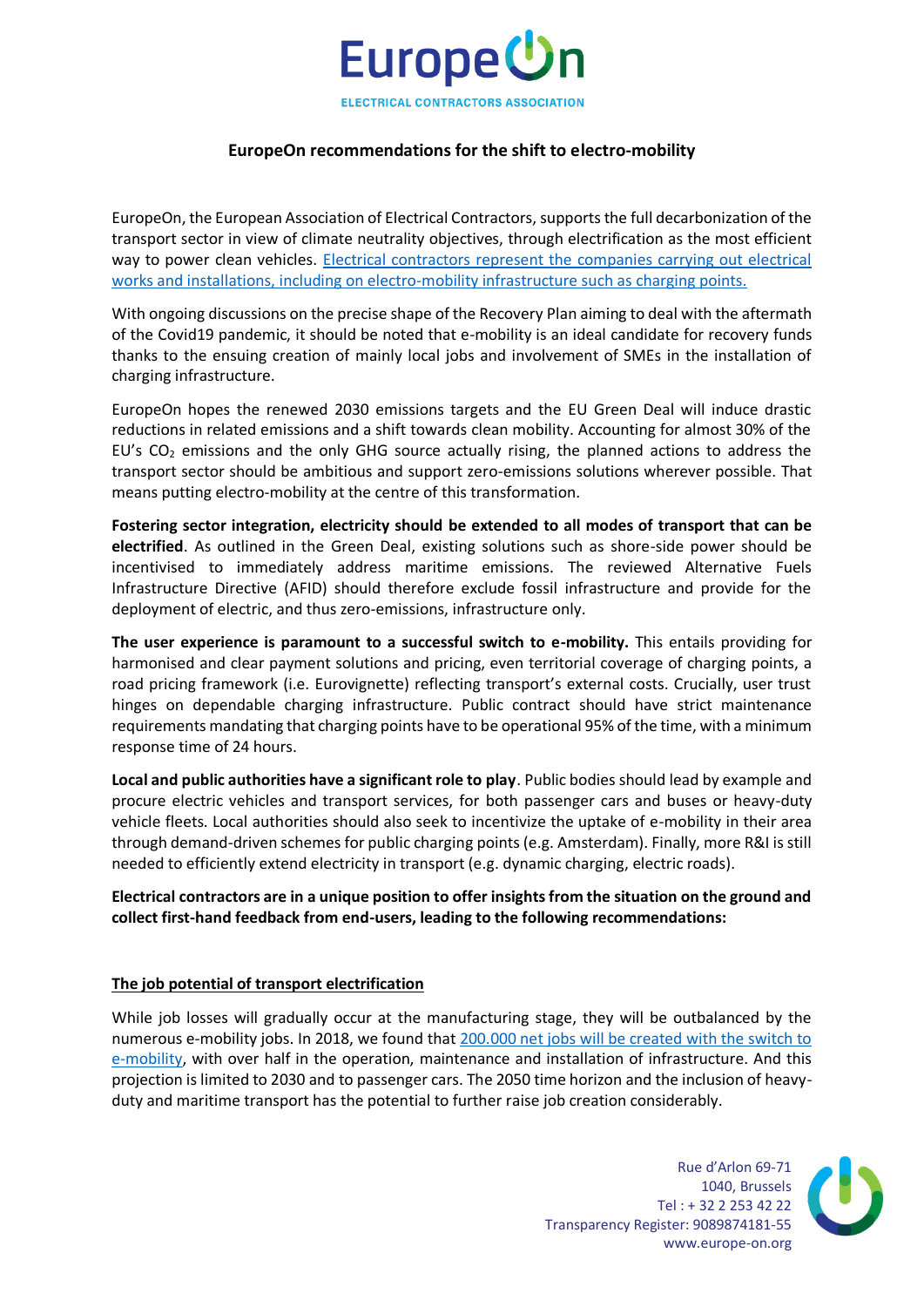

As e-mobility has already experienced a rise in the past year, it is critical at this juncture to invest heavily in e-mobility and in its workers. The shift is coming and it is up to current policymakers to ensure a competitive and sustainable transition.

Indeed, the deployment of charging infrastructure will have to be scaled up considerably to meet 2030 targets and human capital considerations have thus far been overlooked. A holistic approach to the mass deployment of charging infrastructure, comprising and assessing the adequacy of skills and training, is necessary for the sufficient workforce to be available with the adequate skills-base to face this growing demand. For instance, this approach would encompass the re-skilling of traditional automotive manufacturing workers. Additionally, the dynamic evolution of technology and corresponding skills calls for even more lifelong training and private sector involvement.

EuropeOn's recommendations to unlock the job potential of transport electrification:

- → Policymakers should provide for a strong regulatory framework for e-mobility, fostering a European electro-mobility value chain, which will offer the predictability EU businesses need to realize its job potential
- → Implement a holistic approach to infrastructure deployment, that considers workforce availability and needed policy response following the [Skills4Climate recommendations](https://europe-on.org/skills-4-climate/)

# **A sound policy framework for home charging**

As 80% to 95% of charging is done at home, buildings are the main enablers of e-mobility but suffer from a lagging policy framework concerning e-mobility.

The Energy Performance of Buildings Directive took a first step in the right direction facilitating the installation of EV chargers, but the "right to plug" needs to be bolstered. Approval periods are still dauntingly long, lasting a full year in some cases, acting as a strong deterrent. And this comes on top of the potential costs to strengthen grid connections or the building's electricity system, raising the needed investment exponentially. Further, a swift deployment should not overlook the safety of home electrical installations and the latter should always be carried out by qualified professionals.

Smart charging and smart systems can help overcome capacity issues. Grid operators recently found that smart charging is the key solution to integrate EVs in their system<sup>1</sup> and offers drastic cost reductions<sup>2</sup>. By redistributing loads over time, smart charging can curb peak demand and avoid strains on electricity networks and building electric systems.

Smart charging will also enable the activation of EVs as energy assets and empower consumers to become prosumers. The aggregation of EVs or EV fleets and their on-board batteries has great potential to offer flexibility services thanks to Vehicle-to-Grid (V2G) technology, and EVs can also enable the efficient integration of renewables, both in our electricity networks and in buildings.

EuropeOn's recommendations for a sound home-charging framework:

➔ Approval procedures for home charging infrastructure must be streamlined

/media/Files/IRENA/Agency/Publication/2019/May/IRENA\_Innovation\_Outlook\_EV\_smart\_charging\_2019.pdf



<sup>1</sup> RTE*, Enjeux du développement de l'électromobilité pour le système électrique*, 2019, retrieved from : https://www.rte-france.com/sites/default/files/rte\_-\_mobilite\_electrique\_-\_principaux\_resultats\_-\_vf.pdf 2 IRENA*, Innovation Outlook: Smart charging for electric vehicles*, 2019, retrieved from: https://www.irena.org/-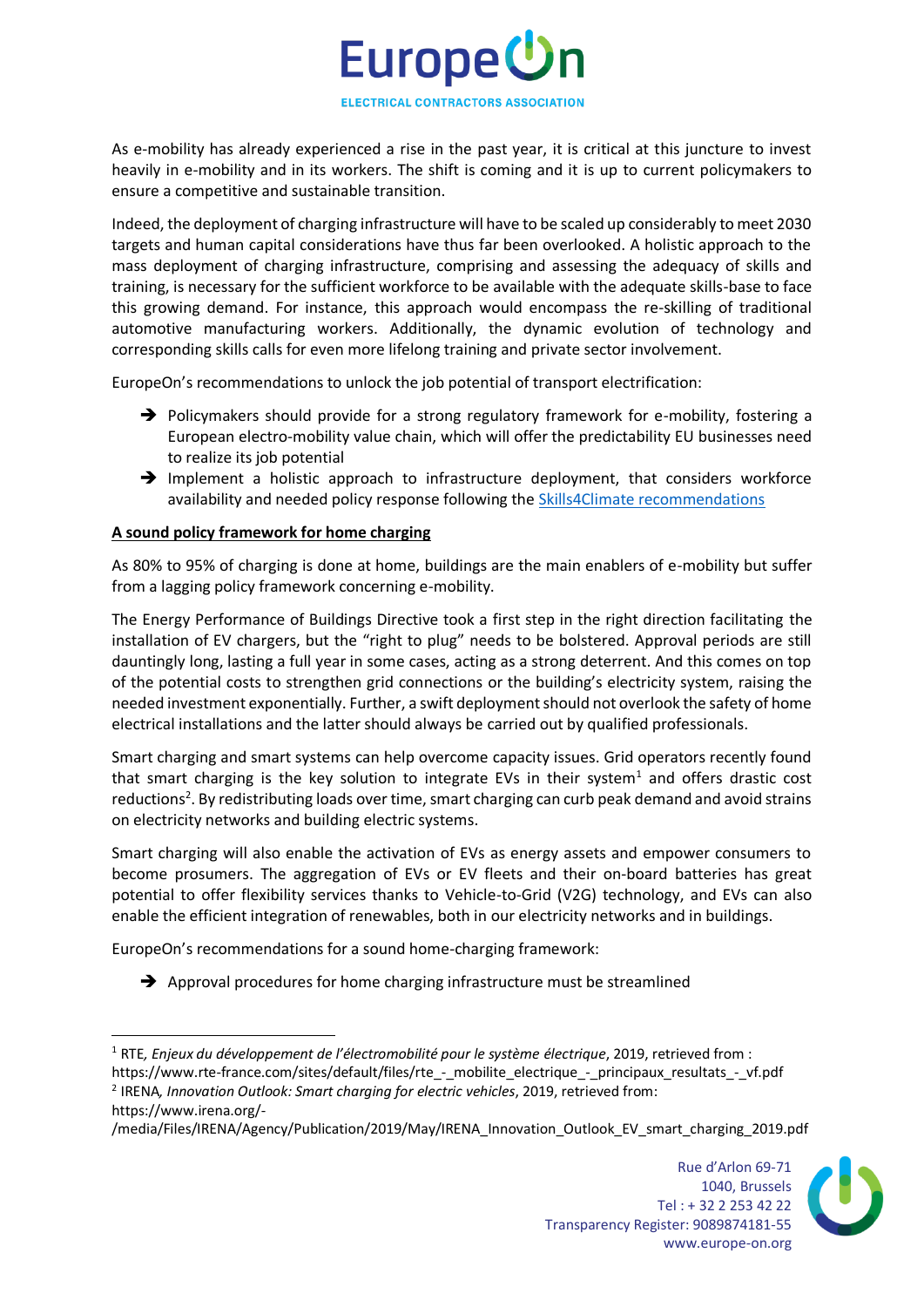

Europe Un

- → The Renovation Wave should feature requirements for smart capabilities in renovated buildings, incentivising the integration of renewables and EVs
- ➔ The Renovation Wave should also provide adequate funding schemes for unaffordable grid connections or upgrades to electrical systems in single buildings

### **Data & standards**

Vehicle data is critical when it comes to making smart and V2G charging a reality. As highlighted by the Sustainable Transport Forum<sup>3</sup>, relevant market actors will need access to different types of data relating to the charging and battery of the vehicle. An open data system, without proprietary vehicle data, is necessary to reap the full benefits of e-mobility. The user should be the owner of this data and should be able to decide on its usage, based on personal preference and market opportunities, which, as any financial incentive, will lead to higher e-mobility uptake.

Finally, charging points must come with adaptable communication protocols and standards. This will allow extra chargers to be added to a system through time without vendor lock-in and thus ensure load-sharing capability throughout the building's life-cycle.

EuropeOn's recommendations on the role of data and standards in the development of e-mobility:

- → Ensure competitive energy service models are not hampered by proprietary vehicle data
- ➔ Set up a regulatory framework where consumers decide how their vehicles' data is used
- ➔ Mandate open communication protocols and standards for charging infrastructure

#### **The role of regulated entities**

While the role of grid operators and utilities has been the subject of regulatory attention, their access to the e-mobility market still needs to be assessed to safeguard competitiveness and a level playingfield. Indeed, they can easily be in a dominant position in the charging infrastructure market and in some cases distort competition by leveraging reduced utility bills or leasing solutions in their marketing tactics.

Additionally, better and more streamlined communication procedures must support the installation process. Grid maps should be made available to installers as a way to accelerate approval procedures. This process can sometimes take several months and potentially result in a negative answer, acting as a strong deterrent to potential EV users.

Finally, network tariffs should send the right price signals to consumers and contribute to the uptake of e-mobility. Tariffs should be dynamic (time-of-use) and reflect the contribution of flexibility providers such as EVs to the grid. Dynamic pricing also works well with solar PV installations.

EuropeOn's recommendations on the role of regulated entities in the switch to e-mobility:

- ➔ Ensure grid operators or utilities are kept away from dominant positions
- $\rightarrow$  Enable a framework for better and faster communication with grid operators
- → Reform network tariffs to accommodate and incentivize energy services and e-mobility

<sup>3</sup> Sustainable Transport Forum*, Report: Analysis of stakeholder views on key policy needs and options for action in Alternative Fuels Infrastructure deployment and consumer services*, 2019, retrieved from: https://ec.europa.eu/transport/sites/transport/files/2019-stf-consultation-analysis.pdf